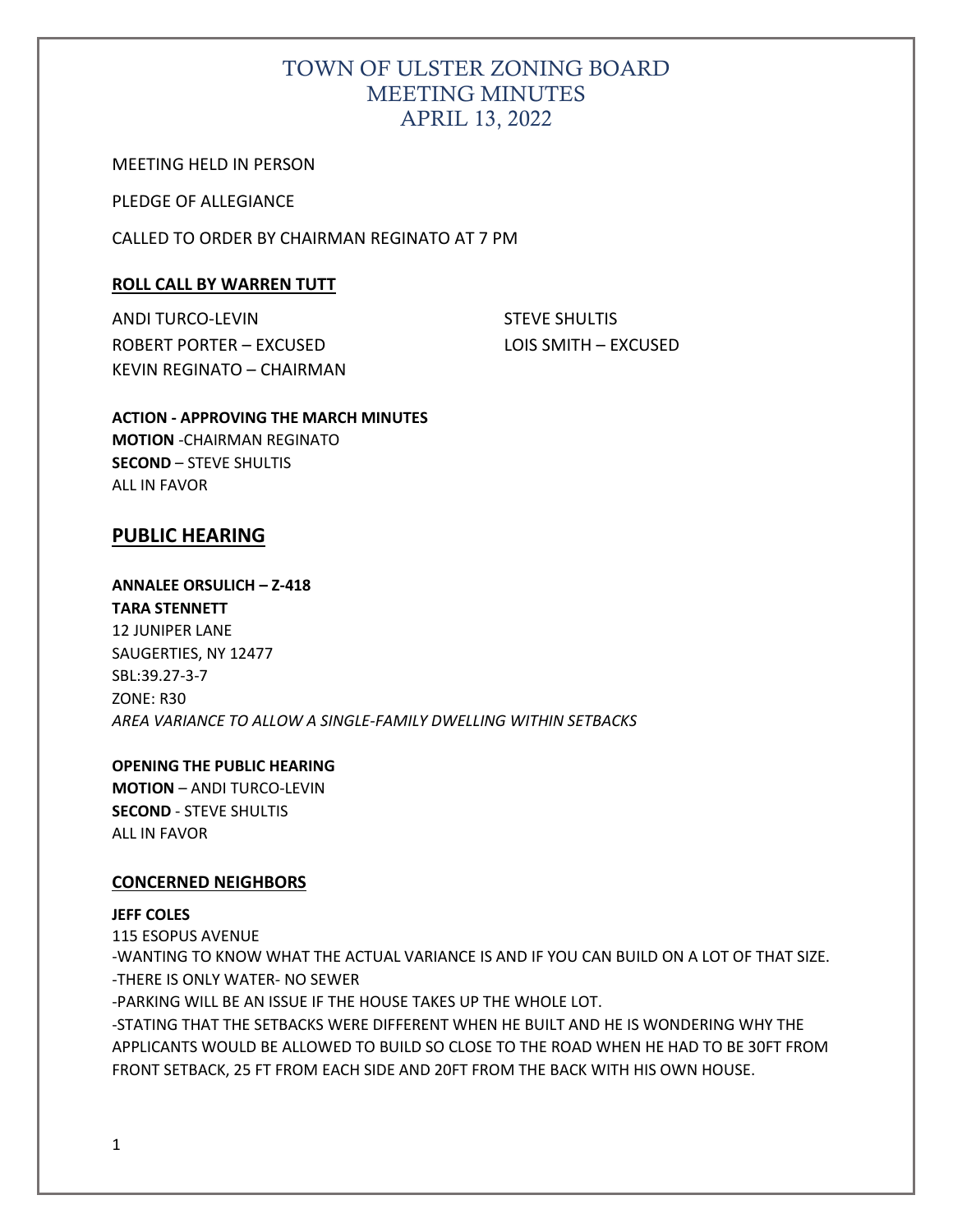# TOWN OF ULSTER ZONING BOARD MEETING MINUTES APRIL 13, 2022

**BRAD GIBSON -** 9 JUNIPER LANE (DIRECTLY ACROSS THE STREET FROM APPLICANTS)

- ROADS ARE EXTRMELY NARROW THE HOUSE WOULD BE RIGHT ON THE ROAD.

- NO VISUAL WHEN BACKING OUT OF THEIR OWN DRIVEWAY IF THE HOUSE IS BUILT WHERE PLANNED.

## **KAYLA GIBSON** -9 JUNIPER LANE

- CONCERNED ABOUT WHEN CHILDREN PLAY IN THE YARD, IF THE HOUSE IS BUILT WHERE THEY ARE PLANNING THAT THE HOUSE WILL BE BLOCKING BEING ABLE TO SEE A VEHICLES COMING AROUND THE CORNER.

## **CLOSING THE PUBLIC HEARING**

**MOTION** - ANDI TURCO-LEVIN **SECOND** - STEVE SHULTIS ALL IN FAVOR

SMALL DISCUSSION ON HOW MANY BEDROOMS THE HOUSE WILL BE AND HOW IT WILL DICTATE THE SIZE OF THE SEPTIC TANK PLACED – WHICH THEY ARE UNSURE ABOUT THE NUMBER OF BEDROOMS AT THE MOMENT.

WARREN POINTS OUT THAT THE SETBACK IS FROM THE PROPERTY LINE AND NOT THE ROAD EDGE SO IT WILL BE FURTHER AWAY FROM THE ROAD THAN EXPECTED. THEY ALSO HAVE AROUND 3000 SQ FT WHERE THEY COULD HAVE THEIR SEPTIC TANK PLACED

AFTER DISCUSSION THE BOARD CONCLUDED THAT THE APPLICANTS HAVE MORE THAN ENOUGH SPACE TO BUILD WHAT THEY ARE PLANNING ALONG WITH ENOUGH ROOM FOR PARKING SPACE AND SEPTIC.

### **APPROVING THE VARIANCE**

**MOTION** - ANDI TURCO-LEVIN **SECOND** – STEVE SHULTIS ROLL CALL VOTE – ALL IN FAVOR

## **RONALD STRASSER – Z-416**

6 WILDWOOD LANE SAUGERTIES, NY 12477 SBL: 39.27-3-17 ZONE: R30 *AREA VARIANCE TO ALLOW A DECK 8' FROM SIDE PROPERTY LINE (12' VARIANCE REQUEST)*

MR STRASSER WAS NOT IN ATTENDANCE AGAIN THIS MONTH